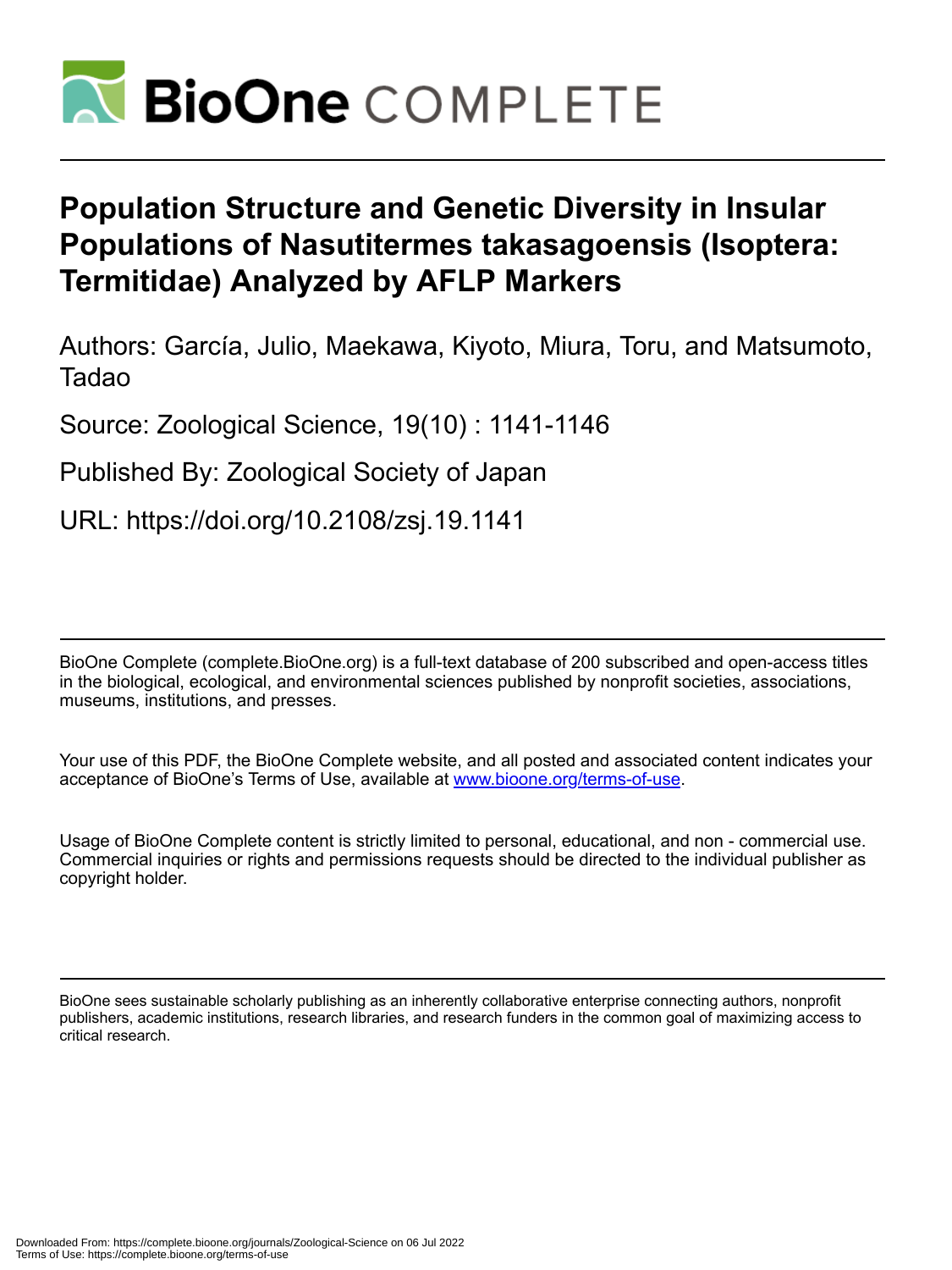# **Population Structure and Genetic Diversity in Insular Populations of** *Nasutitermes takasagoensis* **(Isoptera: Termitidae) Analyzed by AFLP Markers**

Julio García, Kiyoto Maekawa, Toru Miura and Tadao Matsumoto\*

*Department of Biology, Graduate School of Arts and Sciences, University of Tokyo, 3-8-1, Komaba, Meguro-ku, Tokyo, 153-8902, Japan*

**ABSTRACT**—Dispersal ability and degree of inbreeding in a population can indirectly be assessed using genetic markers. In general, it was suggested that winged termites are not able to fly distances greater than several hundred meters. Here, amplified fragment length polymorphism (AFLP) was used to analyze genetic diversity, population substructure, and gene flow among insular populations of the termite *Nasutitermes takasagoensis* (Isoptera: Termitidae) in the Yaeyama Islands, Okinawa, Japan. Samples were collected from 77 nests on seven islands of the Yaeyama Group. Using three primer combinations a total of 155 bands were generated with 78 (50%) polymorphic bands. Genetic distance and *Gst* values among insular populations were calculated. Relatively high genetic diversity and low values of *G<sub>st</sub>*, suggest there is moderate subpopulation structure. Based on these results, we discussed two possibilities; first, winged termites are able to fly over distances of several kilometers, and second, these results were obtained because insular populations share a recent common origin.

**Key words:** AFLP, *Nasutitermes takasagoensis*, Okinawa Japan, population structure, termites

# **INTRODUCTION**

Termites are eusocial insects whose colonies are founded by winged adults, formed by budding (isolation of parts of a colony) or by sociotomy (migration of complete units of a mature colony) (Nutting, 1969). In general, it was suggested that termite winged adults (alates) have a poor dispersal ability. Nutting (1969) reported that distances of termite flight can vary several meters to some hundreds, depending on the species and on the climatic conditions. Bodot (1967) showed that alates of *Allodontotermes giffardi* flew several meters and established a new colony in the proximity of their mother nest. Abe (1984) and Gathorne– Hardy *et al*. (2000) in their studies of recolonization of the Krakatau Islands suggested that winged termites were unlikely to be able to cross distances of around 2 km. Ikehara (1966) in his study on insular populations of termites in southwestern Japan, showed that the longest distance recorded for alate flights of *Coptotermes formosanus* and *Odontotermes formosanus* was 1 km.

Because this suggested low dispersal ability, it has been proposed that in termite populations inbreeding is the

 $*$  Corresponding author: Tel.  $+81-3-5454-6628$ ; FAX. +81-3-5454-4322. E-mail: cmatsu@mail.ecc.u-tokyo.ac.jp general rule since low dispersal favors mating among relatives (Bartz, 1979; Pamilo, 1984; Williams and Williams, 1957). Dispersal ability and degree of inbreeding in a population can indirectly be assessed using genetic markers. Until now, genetic population structure, genetic diversity and gene flow in termites have been poorly studied (Reilly, 1987; Thompson and Hebert, 1998).

In this study we used the amplified fragment length polymorphism (AFLP) technique (Vos *et al*.,1995) to analyze the population genetic structure, genetic diversity and gene flow of *Nasutitermes takasagoensis* on the Yaeyama Islands, Southern Japan (Fig. 1). AFLP was chosen over other techniques because it has been demonstrated to be a powerful method for the characterization of infraspecific polymorphism among populations, and because of its high reproducibility (Krauss, 1999; Qamaruz-Zaman *et al.,* 1998; Semblat *et al.,* 1998; Winfield *et al*., 1998; Yan *et al*., 1999).

*N. takasagoensis* distributes in the Yaeyama Islands, Taiwan and southeastern mainland China, living in arboreal carton nests with two to several reproductives in a colony (Miura and Matsumoto, 1996). Islands of the Yaeyama group are small and separated from each other by 200 meters to several kilometers; they might have been isolated from China mainland since the late Late Pleistocene (*ca*. 30,000–10,000 years BP) (Otsuka and Takahashi, 2000). The isolation of *N. takasagoensis* on the Yaeyama Islands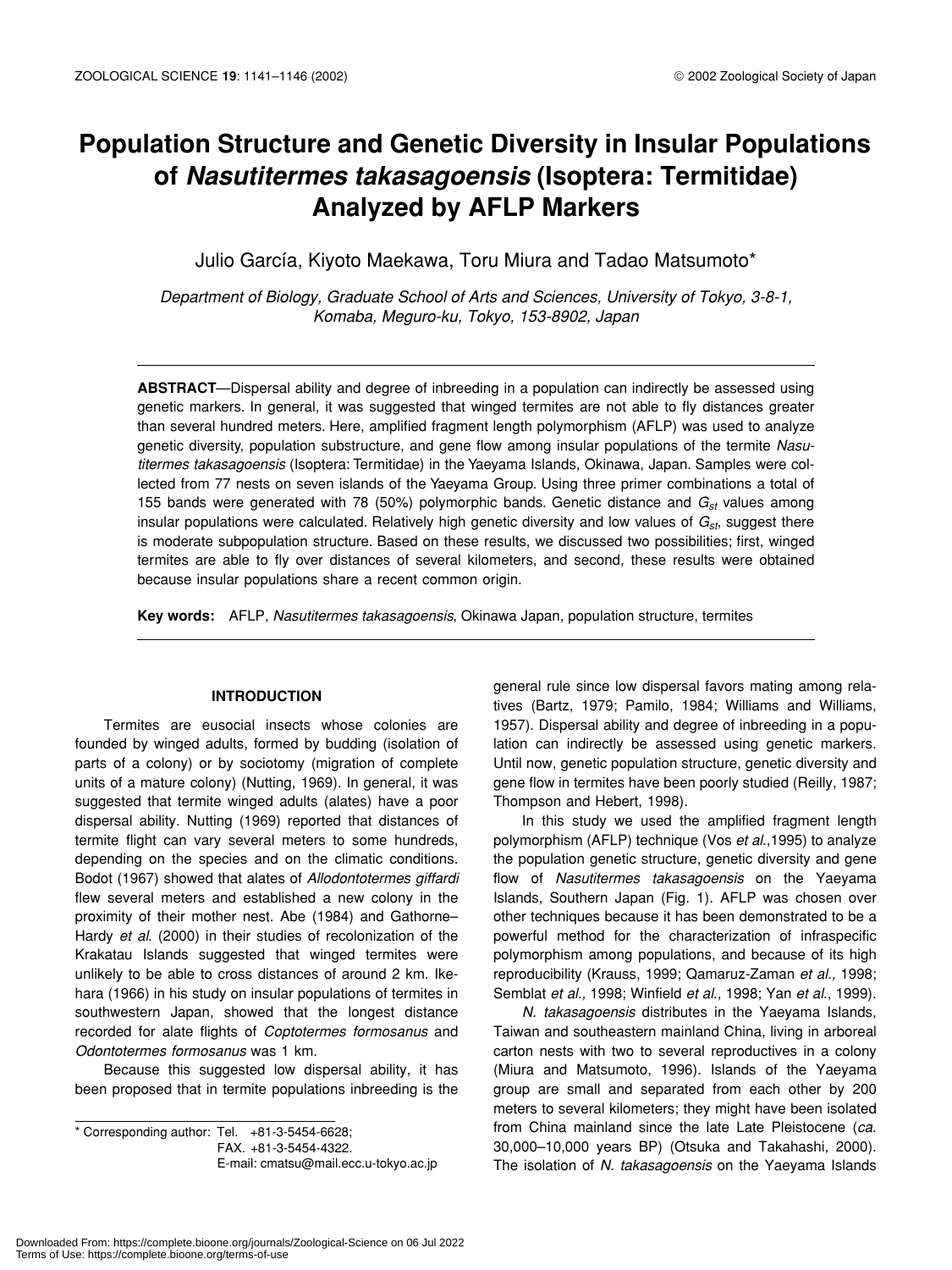offers a good opportunity to apply molecular techniques to analyze genetic diversity, population structure and gene flow in a natural population of termites. If the dispersal ability of *N. takasagoensis* was low, little genetic variation within islands, high population substructure, and high genetic distance between insular populations would be expected.

# **MATERIALS AND METHODS**

### **Sampling**

Samples of *N. takasagoensis* were collected from 77 nests on seven islands of the Yaeyama Islands, Ryukyu Archipelago, Japan (Iriomote, Ishigaki, Kohama, Taketomi, Kuro, Uchibanari and Hateruma) (Fig. 1) during three surveys in May, 1995, April, 2000 and July, 2001. Termites were preserved in 100 percent acetone.

To have a more representative sampling, in almost all islands samples were collected from points as far as possible from each other, except for some samples collected in Iriomote (Fig. 1).

Genetic distance among samples was calculated at two spatial scales, one within Iriomote (local scale) and the other between pairs of islands (inter-island scale). In the local scale, geographic distance was measured among 21 nests collected in a relatively small area on Iriomote Island (Fig. 1). In the inter-island scale, geographic distances were measured between the two nearest coastal points among all islands. Distances at the local scale varied from 1 to 855 m whereas inter-island scale distances ranged from 0.2 to 46 km.

#### **Genetic analyses**

To maximize the sampling efficiency, we extracted DNA from only one individual per nest, since termites from the same colony are expected to be genetically close. To confirm this assumption, ten or nine individuals from the same colony in three different nests were genetically compared.

Total genomic DNA was obtained from the head and thorax by standard chloroform extraction and isopropanol precipitation (Miura *et al*., 1998). DNA was digested by two restriction endonucleases *Eco*RI and *Mse*I (New England Biolabs). The AFLP Amplification Core Mix (Applied Biosystems) was used as recommended by the manufacturer. Using two fluorescent-labeled *Eco*RI primers and three non-labeled *Mse*I primers (Applied Biosystems), we produced a total of three primer combinations (Table 1).

Samples were run on a 6 percent polyacrylamide gel at 1,800 V and 35 W for 1:30 hr. After electrophoresis, gels were scanned using a Hitachi's FMBIO II Fluorescence Imaging System. Findings were scored in the form of the presence or absence of each fragment within each individual and then pooled over all fragments and primer combinations.

By this method we genotyped a total of 77 samples from seven island populations (37 from Iriomote, 12 from Ishigaki, 6 from Kohama, 6 from Taketomi, 4 from Kuro, 2 from Uchibanari, and 10 from Hateruma), plus 29 individuals from three different nests for analysis of genetic distance within and between nests.

#### **Statistical Analyses**

Two types of polymorphisms are detected with AFLPs: (a) substitutions in the restriction sites or in primer elongation binding sites which result in the loss of the band, and (b) insertions/deletions within the restriction fragment which results in different sized bands (Qamaruz-Zaman, 1998). Since AFLP loci segregate as dominant markers, we made the following assumptions to estimate population heterozygosity (Yan *et al*., 1999).

First, AFLP fragments segregate according to Mendelian expectations. Second, amplified fragments of the same size (dominant alleles) are identical in state among and between populations.



**Fig. 1.** Sampling area, the Yaeyama Islands. Asterisks show sampling places. The figure into the oval shows the sampling area at local scale.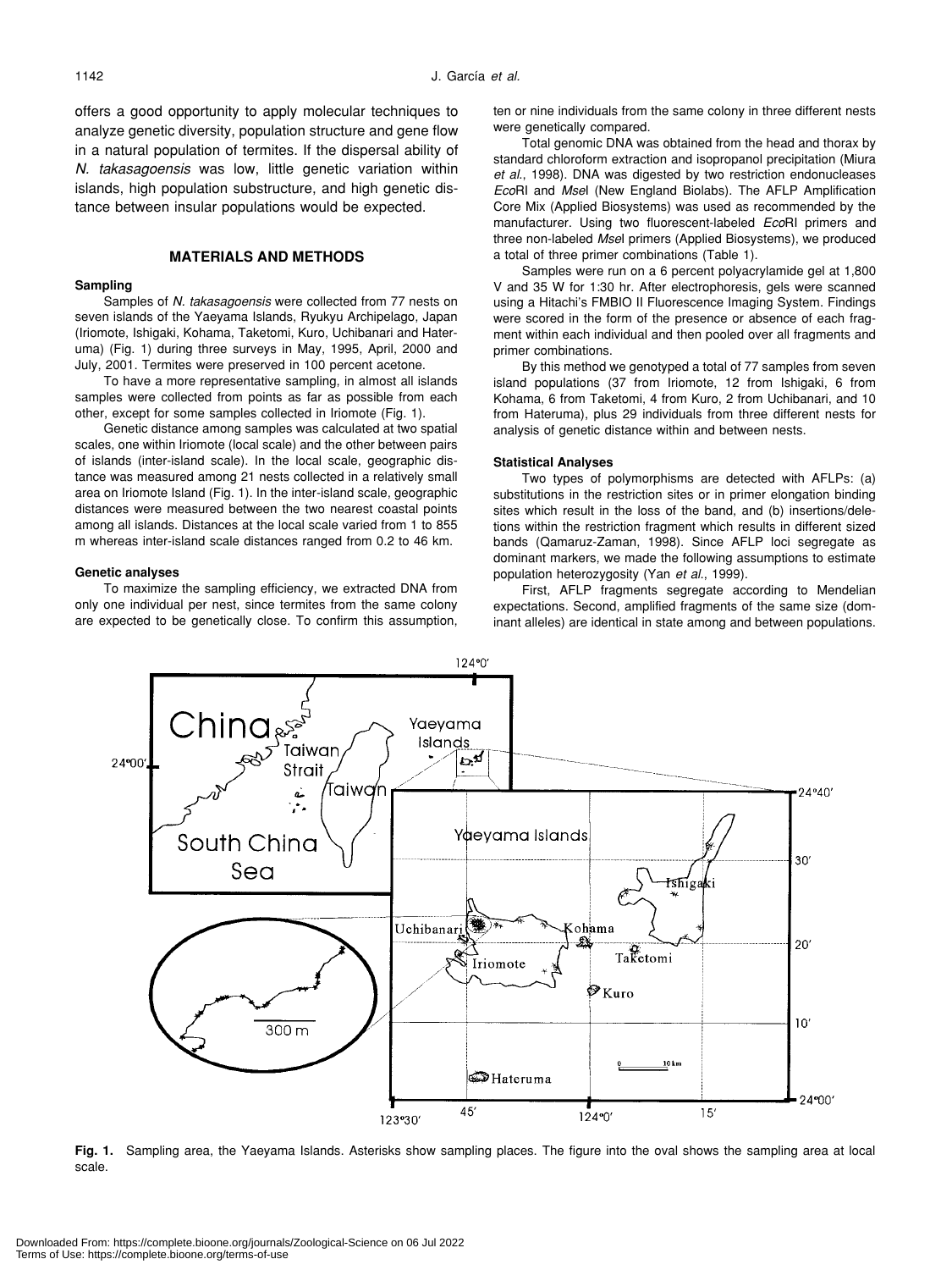Third, unamplified fragments (recessive alleles) of a locus are identical in state among and between populations. Finally it is also assumed that genotypes at all AFLP loci are in Hardy-Weinberg equilibrium.

Using the program TFPGA (Miller, 1997), genetic diversity within populations was estimated on the basis of Nei's (1978) average heterozygosities, and percentages of polymorphic loci. In addition Nei's (1973) gene diversity was calculated using the program POPGENE Version 1.31 (Yeh *et al*., 1997). The same program was used to calculate Nei's (1973)  $G_{st}$  (which is equivalent to Wright's *Fst*,) for pairs of insular populations. Nei's (1978) genetic distance was calculated for an estimate of genetic distance between insular populations and between the 21 samples at local scale. To estimate migration between islands, gene flow, *Nm* (Slatkin and Barton, 1989) was estimated from *Gst*.

To clarify if there is a significant correlation between geo-

graphic and genetic distances, Mantel tests were conducted at both local and inter-island scales.

To compare genetic distances between and within nests, genetic distance was calculated as total pairwise differences between several individuals from three nests (ten individuals from each of two nests and nine individuals from the remaining one) and compared, by a one-tailed Mann-Whitney test, to pairwise differences between single individuals from ten different nests collected in the same locality. Pairwise comparisons were done by using the program PAUP\*4.0b8 (Swofford, 2000).

# **RESULTS**

A total of 155 AFLP fragments were obtained for the three primer combinations used, with 78 (50%) polymorphic

**Table 1.** Primer combinations (showing the three selective nucleotides only) used to produce AFLPs in the final selective amplification, and the number of loci and percentage of polymorphisms produced from each.

| Restriction site           | <b>Primer Combination</b> |            |            | Totals |  |
|----------------------------|---------------------------|------------|------------|--------|--|
|                            |                           | 2          | 3          |        |  |
| EcoRI                      | <b>ACT</b>                | <b>ACA</b> | <b>ACA</b> |        |  |
| Msel                       | <b>CTC</b>                | <b>CTA</b> | <b>CTG</b> |        |  |
| Number of loci             | 39                        | 54         | 62         | 155    |  |
| No. of polymorphic loci    | 24                        | 22         | 32         | 78     |  |
| Percentage of polymorphism | 61%                       | 40%        | 51%        | 50%    |  |

|  | <b>Table 2.</b> Geographic distance (km), genetic distance according to Nei (1978), $G_{st}$ (Nei 1973), and |  |
|--|--------------------------------------------------------------------------------------------------------------|--|
|  | gene flow Nm (Slatkin & Barton 1989) between island populations.                                             |  |

| Population<br>Comparisons | Geographic<br>Distance | Genetic<br>Distance | $G_{\mathrm st}$ | Gene Flow<br>(Nm) |
|---------------------------|------------------------|---------------------|------------------|-------------------|
| Iriomote / Ishigaki       | 16                     | 0.0162              | 0.057            | 8.22              |
| Iriomote / Kohama         | 2.4                    | 0.0282              | 0.120            | 3.66              |
| Iriomote / Taketomi       | 15                     | 0.0186              | 0.085            | 5.37              |
| Iriomote / Kuro           | 9.4                    | 0.0331              | 0.138            | 3.09              |
| Iriomote / Uchibanari     | 0.2                    | 0.0276              | 0.160            | 2.62              |
| Iriomote / Hateruma       | 21.6                   | 0.0467              | 0.182            | 2.24              |
| Ishigaki / Kohama         | 11.4                   | 0.0419              | 0.154            | 2.73              |
| Ishigaki / Taketomi       | 3.8                    | 0.0308              | 0.119            | 3.69              |
| Ishigaki / Kuro           | 16.4                   | 0.0485              | 0.172            | 2.39              |
| Ishigaki / Uchibanari     | 34                     | 0.0442              | 0.204            | 1.94              |
| Ishigaki / Hateruma       | 46                     | 0.0729              | 0.237            | 1.60              |
| Kohama / Taketomi         | 7.2                    | 0.0445              | 0.213            | 1.84              |
| Kohama / Kuro             | 8                      | 0.0272              | 0.171            | 2.42              |
| Kohama / Uchibanari       | 21                     | 0.0555              | 0.348            | 0.93              |
| Kohama / Hateruma         | 34                     | 0.0443              | 0.244            | 1.54              |
| Taketomi / Kuro           | 9                      | 0.0393              | 0.199            | 2.00              |
| Taketomi / Uchibanari     | 33.4                   | 0.0357              | 0.251            | 1.48              |
| Taketomi / Hateruma       | 38.8                   | 0.0611              | 0.279            | 1.29              |
| Kuro / Uchibanari         | 17.4                   | 0.0637              | 0.370            | 0.85              |
| Kuro / Hateruma           | 26.2                   | 0.0461              | 0.251            | 1.48              |
| Uchibanari / Hateruma     | 30.6                   | 0.0928              | 0.494            | 0.51              |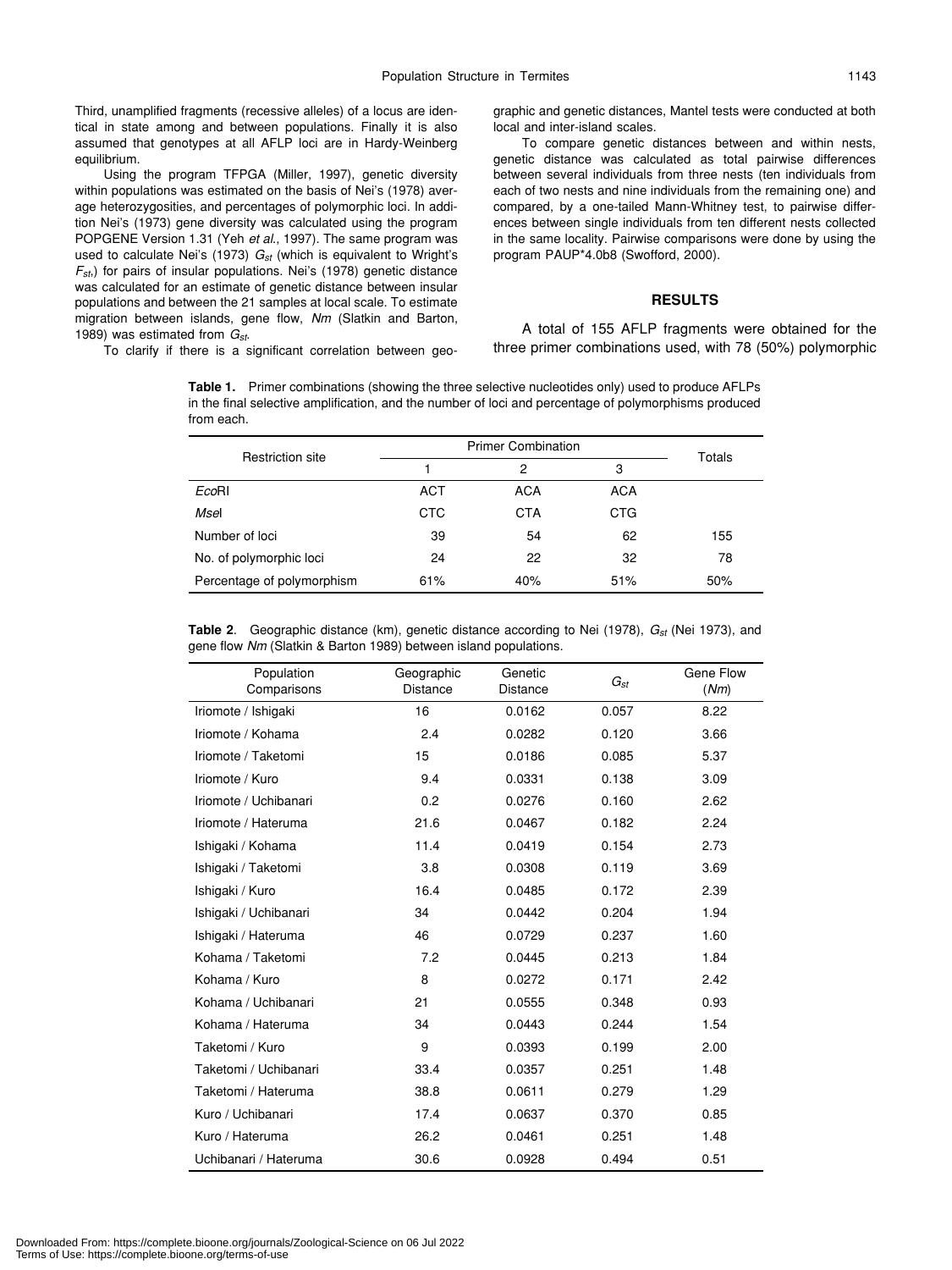Genetic Distance  $0.8$  $0.6$  $0.4$  $0.2$  $\Omega$ 200 800 1000  $\Omega$ 400 600 Geographic Distance (m)



**Fig. 2.** Geographic distance vs. observed Nei's (1978) genetic distance at local scale.

**Fig. 3.** Geographic distance vs. observed Nei's (1978) genetic distance at inter-island scale.

**Table 3.** Genetic diversity of *N. takasagoensis* on Yaeyama Islands as a percentage of the polymorphic loci, Nei's (1973) gene diversity, Nei's (1978) unbiased average heterozygosity. Sample size is also shown.

| Population | Polymorphic loci<br>(percentage) | Gene diversity | Average<br>Heterozygosity | Sample size (n) |
|------------|----------------------------------|----------------|---------------------------|-----------------|
| Iriomote   | 60 (39%)                         | 0.1376         | 0.1395                    | 37              |
| Ishigaki   | 61 (39%)                         | 0.1602         | 0.1672                    | 12              |
| Kohama     | 30 (19%)                         | 0.0798         | 0.0871                    | 6               |
| Taketomi   | 35 (22%)                         | 0.0951         | 0.1037                    | 6               |
| Kuro       | 31 (20%)                         | 0.0857         | 0.0979                    | $\overline{4}$  |
| Uchibanari | 12 (8%)                          | 0.0321         | 0.0428                    | 2               |
| Hateruma   | 24 (15%)                         | 0.0608         | 0.0640                    | 10              |

bands (Table 1).

The smallest Nei's (1978) genetic distance value was obtained between the populations from Iriomote and Ishigaki (0.0162), followed by Iriomote-Taketomi with 0.0186. The largest distance was obtained between Uchibanari and Hateruma (0.0928) (Table 2).

Gene flow ranged from 0.51 (between Uchibanari and Hateruma) to 8.22 (Iriomote and Ishigaki) (Table 2).

At the local scale the Mantel test did not show a clear relation  $(r^2=0.04; P=0.323;$  Fig 2). Nevertheless, at the inter-island scale, a stronger relation was found between geographic and genetic distances (*r 2* =0.6; *P*=0.011; Fig. 3).

The highest diversity values were obtained in the samples from Ishigaki with 39 percent of polymorphism, Nei's (1973) gene diversity was 0.1602, and unbiased heterozygosity was 0.1672 (Table 3).

The one-tailed Mann-Whitney test showed that pairwise differences were higher between nests than within them (*P* <0.0001 for the three cases), corroborating the assumption that individuals in the same colony are genetically closer to each other than to individuals in a different colony.

## **DISCUSSION**

It has been suggested that values of  $F_{st}$  in the range 0.05 to 0.15 indicate *moderate* genetic differentiation, values in the range 0.15 to 0.25 indicate *great* genetic differentiation and values above 0.25 indicate *very great* genetic differentiation (Hartl and Clark, 1989). Applying this rule of thumb to our results, it can be said that the  $G_{st}$  (which is equivalent to  $F_{st}$ ) values obtained between the two large islands, Iriomote and Ishigaki,  $(G_{st} = 0.057;$  genetic distance =0.0162) show that genetic differentiation is moderate. This moderate genetic differentiation between these two islands could indicate that both populations are not completely isolated.

Migration of termites between islands can occur in several ways. Ikehara (1966), Abe (1984) and Gathorne-Hardy *et al*. (2000) have suggested that rafting of pieces of wood containing reproductives could be an effective means of dispersal for some termite species. Strong typhoons hit Yaeyama islands several times a year; which could facilitate transportation of infested pieces of wood to the sea via the inland temporal and permanent rivers, and carry them to the nearby islands. Nevertheless, Ikehara (1966), using filter papers damped with seawater, demonstrated that the tolerance of *N. takasagoensis* against sea water is quite low. Therefore, it is unlikely that *N. takasagoensis* could succeed in rafting from one island to another.

Blowing out of alates by typhoon strong winds could be considered as another possible mode overseas dispersals. Nevertheless, it is also unlikely, since emergence of alates from their mother nests occurs during May, and the typhoon season in the area is from July to November.

Anthropogenic dispersal is considered to be another possible means of putative dispersion for *N. takasagoensis*. However, this species infests only decayed wood, and it has not been recorded that it lives in human-manufactured wood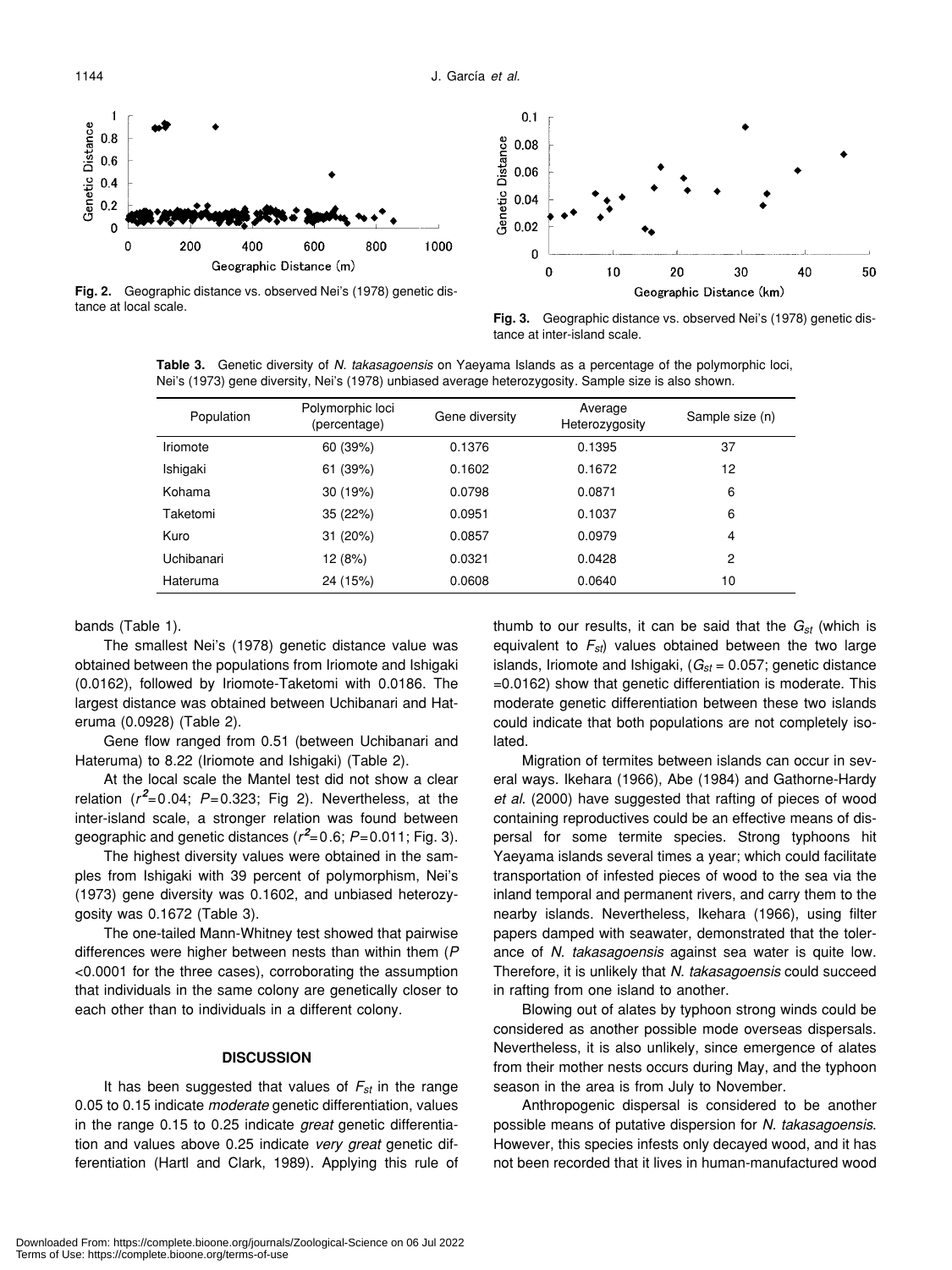items (Ikehara, 1966). Thus, this dispersal mode does not seem to be responsible to the putative overseas dispersals.

It is expected that in order to achieve this moderate genetic differentiation between both Iriomote and Ishigaki, frequent migration among populations is necessary. Such frequency might not be easily acquired by rafting, which must be a very stochastic process, or by anthropogenic dispersal, which is improbable; but, by a more reliable means like alate flight. Without ruling out rafting and anthropogenic dispersal, it is suggested that the most frequent kind of migration must be by flight of alates. The relatively low *Gst* and genetic distance values between Ishigaki-Taketomi (*Gst* =0.119; genetic distance=0.0308) and Iriomote-Taketomi (*Gst*=0.085; genetic distance=0.0186), could indicate that gene flow occurs between these small islands and the larger ones.

Nevertheless, values of *Gst* of some island combinations indicate higher genetic differentiation. For example, Ishigaki-Uchibanari (*Gst*=0.204; genetic distance=0.0442), Ishigaki-Hateruma (*Gst*=0.237; genetic distance=0.0729), Uchibanari-Hateruma (*Gst*=0.494; genetic distance=0.0. 0928). Islands of these combinations are separated from each other by longer distances, suggesting isolation by distance. Nevertheless, in the comparisons between Uchibanari and the other islands, genetic distance is in general high. This could probably be the result of the small sample size of Uchibanari (just two samples) since small sample sizes yield high values of Nei's (1978) genetic distance (Nei, 1978).

Another possible explanation for the low genetic differentiation among some of the insular populations is based on the fact that the islands included in this study conformed from 30,000 to 10,000 years ago a sole island, which after the last glacial era and rising of sea level divided into the actual small islands (Otsuka and Takahashi, 2000); thus, it could be suggested that this island splitting could have produced populations which have not had adequate time to derive genetically. Also, since there are some relatively shallow waters around these islands, some dry connections should have remained between some of them, after the separation of the whole Yaeyama Group from the continent. Consequently, the genetic similarity observed at present could be the result of their recently shared common origin, and not a result of actual high migration rates.

However, the association found by the Mantel test between genetic distance and geographic distance at the inter-island scale suggests that geographically close island populations are genetically closer to each other than to more distant island populations. For this reason, it could be suggested that the most plausible explanation for the moderate genetic differentiation among insular populations is dispersal of termites, although, further studies are needed to validate this hypothesis.

Genetic distance values at local scale are higher than the values at inter-island scale (Figs. 2 and 3). This is the result of the small sample size used in the local scale since as demonstrated by Nei (1978) small sample sizes yield high values of Nei's (1978) genetic distance. Due to this difference in sample size comparisons between both scales cannot be done. The almost no association found by the Mantel test between geographic and genetic distances at the local scale, suggests that winged termites are able to disperse over the distances considered in the local scale of at least 800 m.

# **ACKNOWLEDGMENTS**

We thank H. Katoh, S. Sameshima, S. Koshikawa, Dr. M. Machida and Dr. K. Araya for their help during field and laboratory work. Also we thank to two anonymous reviewers and the editor this journal for their time and valuable comments. This study was supported by Grant-in-Aid Scientific Research Program (no. 11691174 and 13440228) from the Ministry of Education Science and Culture of Japan. We thank Dr. T. Takaso and the staff members of Iriomote Institute, Tropical Biosphere Research Centre, University of Ryukus for their help.

#### **REFERENCES**

- Abe T (1984) Colonization of the Krakatau Islands by termites (Insecta: Isoptera). Physiol Ecol Jpn 21: 63–88
- Bartz SH (1979) Evolution of eusociality of termites. Proc Natl Acad Sci USA 76: 5764–5768
- Bodot P (1967) Observations sur l'essaimage et les premières étapes du développment de la colonie d'*Allodontotermes giffardi* Silv. (Isoptera, Termitidae). Insect Soc 14: 351–358
- Gathorne-Hardy FJ, Jones DT, Mawdsley NA (2000) The recolonization of the Krakatau Islands by termites (Isoptera), and their biogeographical origins. Biol J Linn Soc 71: 251–267
- Hartl DL, and Clark AG (1989) Principles of population genetics. Sinauer Associates, Sunderland, Massachusetts, USA
- Ikehara, S (1966) Distribution of termites in the Ryukyu Archipelago. Bull Arts and Sci Div Ryukyu Univ (Mat and Nat Sci) 9: 49–178
- Krauss SL (1999) Complete exclusion of nonsires in an analysis of paternity in a natural plant population using amplified fragment length polymorphism (AFLP). Mol Ecol 8: 217–226
- Miller MP (1997) Tools for population genetic analysis (TFPGA) 1.3: A Windows program for the analysis of allozyme and molecular population genetic data. Computer software distributed by the author
- Miura T, Matsumoto T (1996) Ergatoid reproductives in *Nasutitermes takasagoensis* (Isoptera: Termitidae). Sociobiology 27: 223–238
- Miura T, Maekawa K, Kitade O, Abe T, Matsumoto T (1998) Phylogenetic relationships among subfamilies in higher termites (Isoptera: Termitidae) based on mitochondrial COII gene sequences. Ann Entomol Soc Am 91: 515–523
- Nei M (1973) Analysis of gene diversity in subdivided populations. Proc Natl Acad Sci USA 70: 3321–3323
- Nei M (1978) Estimation of average heterozygosity and genetic distance from a small number of individuals. Genetics 89: 583– 590
- Nutting WL (1969) Flight and colony foundation. In "Biology of Termites" Ed by K Kirishna, FM Weesner, Academic Press, USA, pp 233–282
- Otsuka H, and Takahashi A (2000) Pleistocene vertebrate faunas in the Ryukyu Islands: their migration and extinction. Tropics 10: 25–40
- Pamilo P (1984) Genetic relatedness and evolution of insect sociality. Behav Ecol Sociobiol 15: 241–248